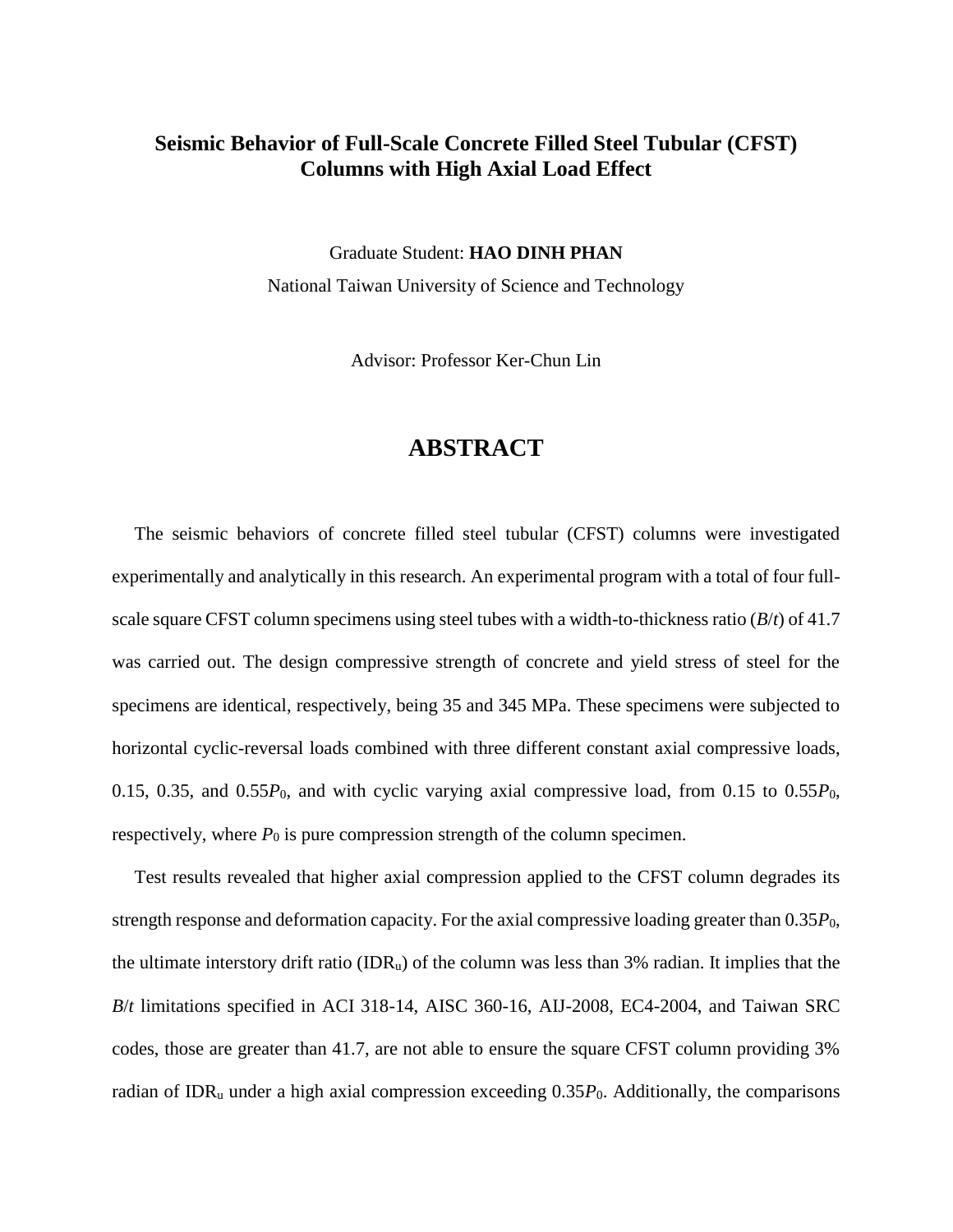of the CFST column flexural strength between experimental results and various codes' predictions indicate that the ACI 318-14 prediction is significantly underestimated, the AISC 360-16 one predicts reasonable underestimation and the EC4 2004 prediction is slightly overestimated for higher axial compression and underestimated for lower axial compression, and the AIJ 2008 prediction has a good agreement.

Numerical investigations of the CFST columns using finite element analysis (FEA) with ABAQUS were conducted and validated based on the experimental results. A new stress-strain confined concrete model to take an axial compressive loading account was proposed. According to this proposed model, the effective confined strength and ductility of concrete are degraded and reduced, respectively, when the axial compressive loading increases. The validated FEA models were further extended to conduct a parametric study for square CFST columns with parameters: axial compression ratio  $(n=P/P_0)$ ,  $B/t$  of steel tube, steel grade  $(f_y)$ , and concrete strength  $(f_c')$ . Analytical results of the parametric study revealed that *n* and *B*/*t* significantly affected the seismic performance of the CFST column. The higher the *n* value or *B*/*t* value, the lower the shear strength, and the smaller the deformation capacity was. It was shown that the square CFST columns with *B*/*t* of 21 using steel yield stress of 345 MPa and concrete compressive strength of 35 MPa, respectively, satisfy the deformation demand of more than 3% radian under high axial loading  $(n=0.55)$ . Besides, increasing  $f<sub>y</sub>$  results in the enhancement of strength. It results in a reduction in deformation capacity for column specimens with higher *B*/*t*, but an increase in deformation capacity for specimens with lower  $B/t$ . Increasing  $f'_{c}$  results in a dramatic enhancement of shear strength for all specimens and an increase of deformation capacity for almost specimens having thinner steel walls. Moreover, a reasonable material strength combination between steel and concrete was observed to obtain better seismic responses.